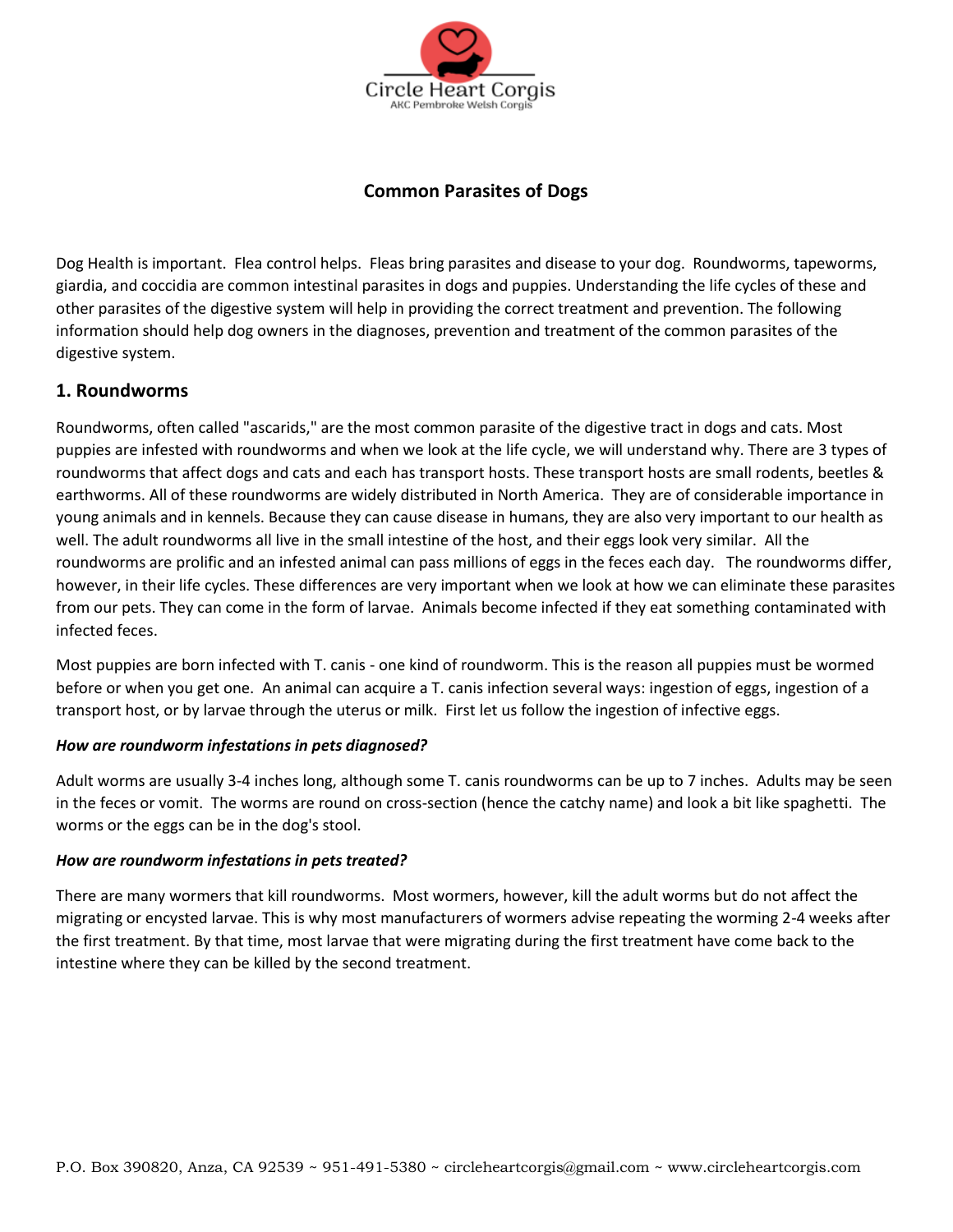

*\*Puppies*: Initiate treatment at 2 weeks; repeat at 4, 6, and 8 weeks of age. For a puppy at increased risk, also treat at 10 and 12 weeks, and then monthly until the puppy is 6 months old. Thereafter, use a heartworm preventive medication that is also effective against hookworms and roundworms.

*Nursing Dams:* Treat concurrently with pups.

*Adult Dogs:* Treat regularly for prevention. Also monitor and eliminate parasites in pet's environment.

*Newly Acquired Animals*: Worm immediately, after 2 weeks, and then follow above recommendations.

\* Drs. Foster and Smith suggest that owners of newly acquired puppies should obtain the deworming history of their new pet and contact their veterinarian to determine if additional deworming is needed.

## *How can I prevent my pet from becoming reinfected?*

A fecal examination should be performed at the time the puppies are weaned, 4-8 weeks after the last treatment of an infestation, at the time of your pet's annual physical exam, and before females are bred. Some owners choose to worm their animals on a regular basis.

Many veterinarians suggest animals be wormed on at least an annual basis. Many heartworm preventives such as Heartgard Plus and Interceptor treat or control infections with roundworms and are an important addition to a roundworm prevention program. Look at your preventive package to check its efficacy against roundworms.

## **2. Tapeworms**

Tapeworms are flat worms that are segmented. They consist of a head, neck, and then a number of segments. The head usually has suckers or muscular grooves that enable the tapeworm to attach itself to the animal's intestine.

Each tapeworm segment has its own reproductive organs. New segments are continually formed in the neck region of the worm while those at the end of the tapeworm are cast off as they mature. These mature segments contain large numbers of eggs which are often grouped into packets. The segments may often be seen near the anus of the dog or cat. These segments may move if recently passed or, if dried, they look like grains of uncooked rice or cucumber seeds. Tapeworm infections are usually diagnosed by finding these segments on the animal.

All of the adult forms of these tapeworms live in the cat's or dog's digestive system. It is interesting that tapeworms have no digestive systems themselves, but absorb nutrients through their skin. Dogs and cats may remain infected for a year or more, and the tapeworms can grow to be over 6 feet long.

Control of tapeworm is centered around preventing dogs and cats from eating parts or all of the intermediate hosts & keeping fleas off of them. Animals should not be fed offal or uncooked meat. Rodent populations should be controlled.

Diagnosis of an infection with tapeworm is generally made through finding the segments of the tapeworm or eggs in the feces.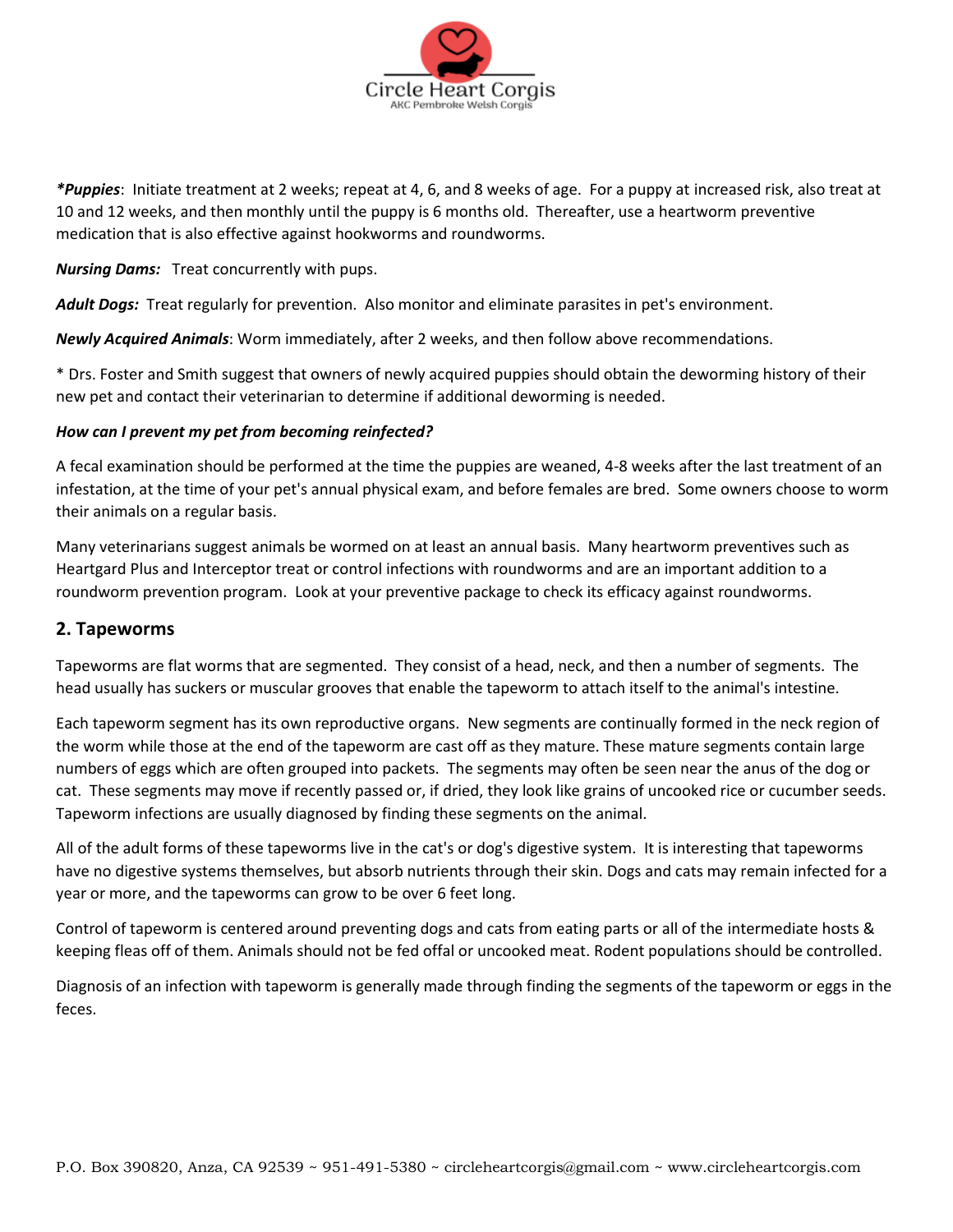

### *What is the treatment for tapeworm infection and what prevention measures can be used?*

You need to get the medication need from your Vet. Praziquantel is often the treatment of choice for broad fish tapeworm infections in dogs and cats. Although not FDA approved for this use in dogs and cats, it is a common and accepted practice to use the medication for this purpose. Recommended dosages vary. Humans are treated with praziquantel or niclosamide. Prevention of D. latum tapeworm infections can be accomplished by not allowing pets access to raw or undercooked fish.

## **3. Giardia**

Giardia are protozoa (one-celled organisms) that live in the small intestine of dogs and cats. Giardia are found throughout the United States and in many other parts of the world. Infection with Giardia is called "giardiasis." There are many things we do not know about this parasite.

A dog becomes infected by eating the cyst form of the parasite. In the small intestine, the cyst opens and releases an active form called a trophozoite. These have flagella, hair-like structures that whip back and forth allowing them to move around. They attach to the intestinal wall and reproduce by dividing in two. After an unknown number of divisions, at some stage, in an unknown location, this form develops a wall around itself (encysts) and is passed in the feces. The Giardia in the feces can contaminate the environment and water and infect other animals and people.

### *What are the signs of a Giardia infection?*

Most infections with Giardia are asymptomatic. In the rare cases in which disease occurs, younger animals are usually affected, and the usual sign is diarrhea. Usually the infected animals will not lose their appetite, but they may lose weight. The feces are often abnormal, being pale, having a bad odor, and appearing greasy. In the intestine, Giardia prevents proper absorption of nutrients, damages the delicate intestinal lining, and interferes with digestion.

#### *Can Giardia of dogs infect people?*

This is another unknown.

### *How do we diagnose giardiasis?*

Giardiasis is very difficult to diagnose because the protozoa are so small and are not passed with every stool. If your dog has any symptoms see the Vet immediately. He can run stool sample tests where they run special diagnostic procedures.

### *If we find Giardia, how do we treat it?*

Here we go again; treatment is controversial too. There is a question about when to treat.

#### *If Giardia is found in a dog without symptoms should we treat the animal?*

Since we should not know if G. canis can infect man, vets often err on the side of caution and treat an asymptomatic infected animal to prevent possible transmission to people. There are several treatments for giardiasis; some of them have not been FDA approved to treat giardiasis in dogs.